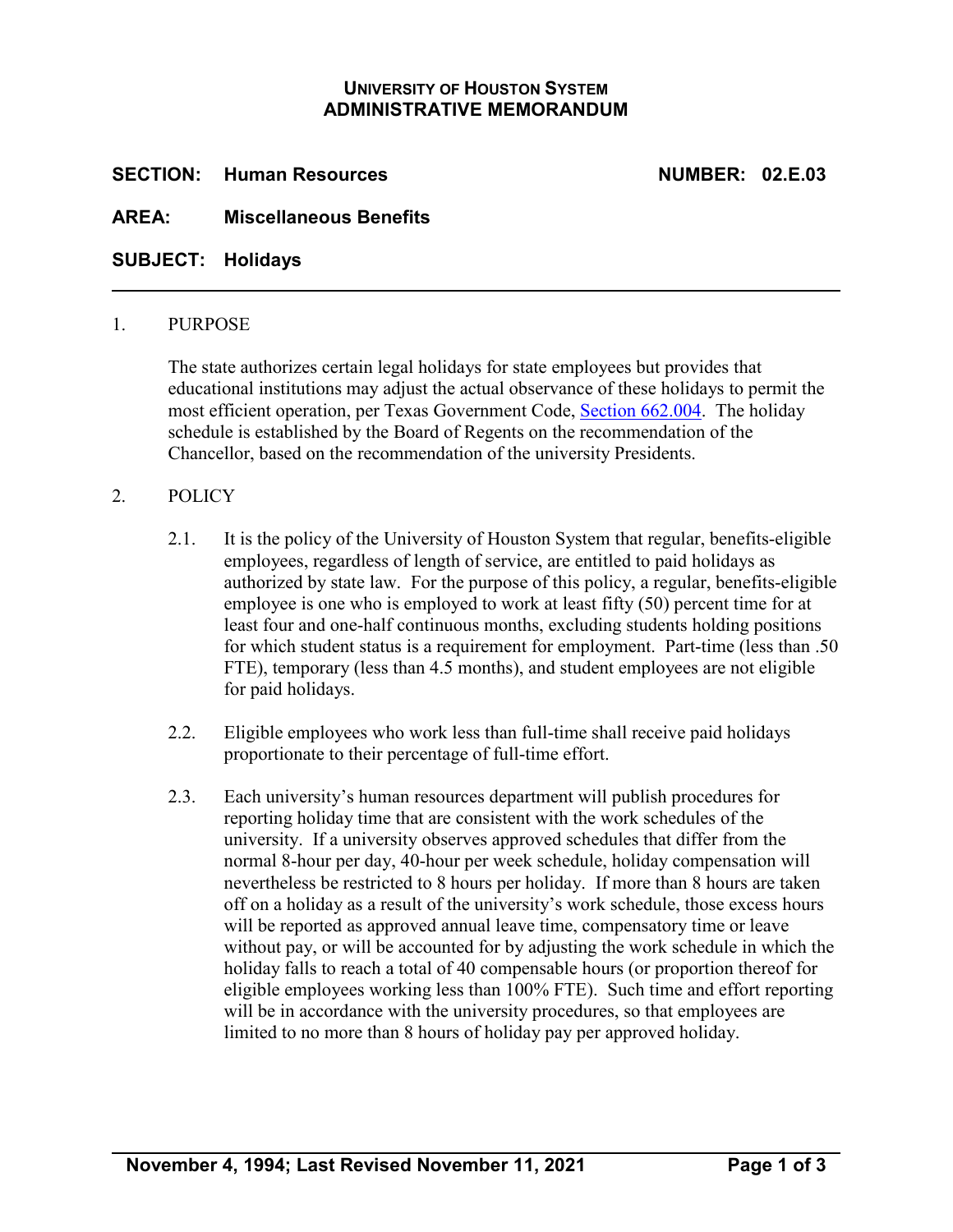# 3. POLICY PROVISIONS

- 3.1. Workdays before and after scheduled holidays: In order to qualify for holiday pay, an eligible employee must work the regularly scheduled workday immediately before a holiday period or be in a paid leave status for such scheduled workday. If an employee does not return to work or use paid leave on the first workday following the winter holiday period, the employee will receive holiday pay only through December 31. If the employee works or uses paid leave on the first workday in January, the employee will receive holiday pay for the January portion of the winter holiday period.
- 3.2. Work on a scheduled holiday: The nature of certain operations may require that they be kept in operation during part or all of scheduled holidays. For that reason, staff assigned to such work groups must, as a condition of their employment, be available to work on some or all of such holidays. Work on a scheduled holiday must be approved in advance by the supervisor.

Eligible employees who are required to work on a scheduled holiday will be entitled to equivalent time off with pay to be taken during the 12-month period following the end of the workweek in which the holiday occurred. The date(s) of such equivalent time off will be mutually agreed upon in advance by the employee and the supervisor. Unless an employee actually works on a scheduled holiday, holiday hours are not considered as "hours worked" for the purpose of computing weekly overtime of non-exempt employees.

- 3.3. Compensatory time pay in lieu of equivalent time off: Employees may be paid for holiday compensatory time hours earned on a straight time basis when the supervisor determines that allowing the employee to take compensatory time off would be disruptive to normal teaching, research, or other critical functions.
- 3.4. Holiday entitlements for new hires and terminating employees: If an eligible employee begins work on the first workday of the month, the employee is entitled to be paid for a System-designated holiday that occurs before the first workday if the holiday occurs during the same month and does not fall on a Saturday or a Sunday.

An eligible employee who terminates employment on the last workday of the month is entitled to be paid for a System-designated holiday that occurs after the last workday if the holiday falls within that month and does not fall on a Saturday or a Sunday.

3.5. Holiday entitlements for employees working non-standard schedules: An eligible employee who normally works on a schedule other than 8:00 a.m. to 5:00 p.m., Monday through Friday, is entitled to paid holiday time off that is equivalent to the holiday time which employees who work normal schedules receive, and which is proportionate to the percentage of full-time effort.